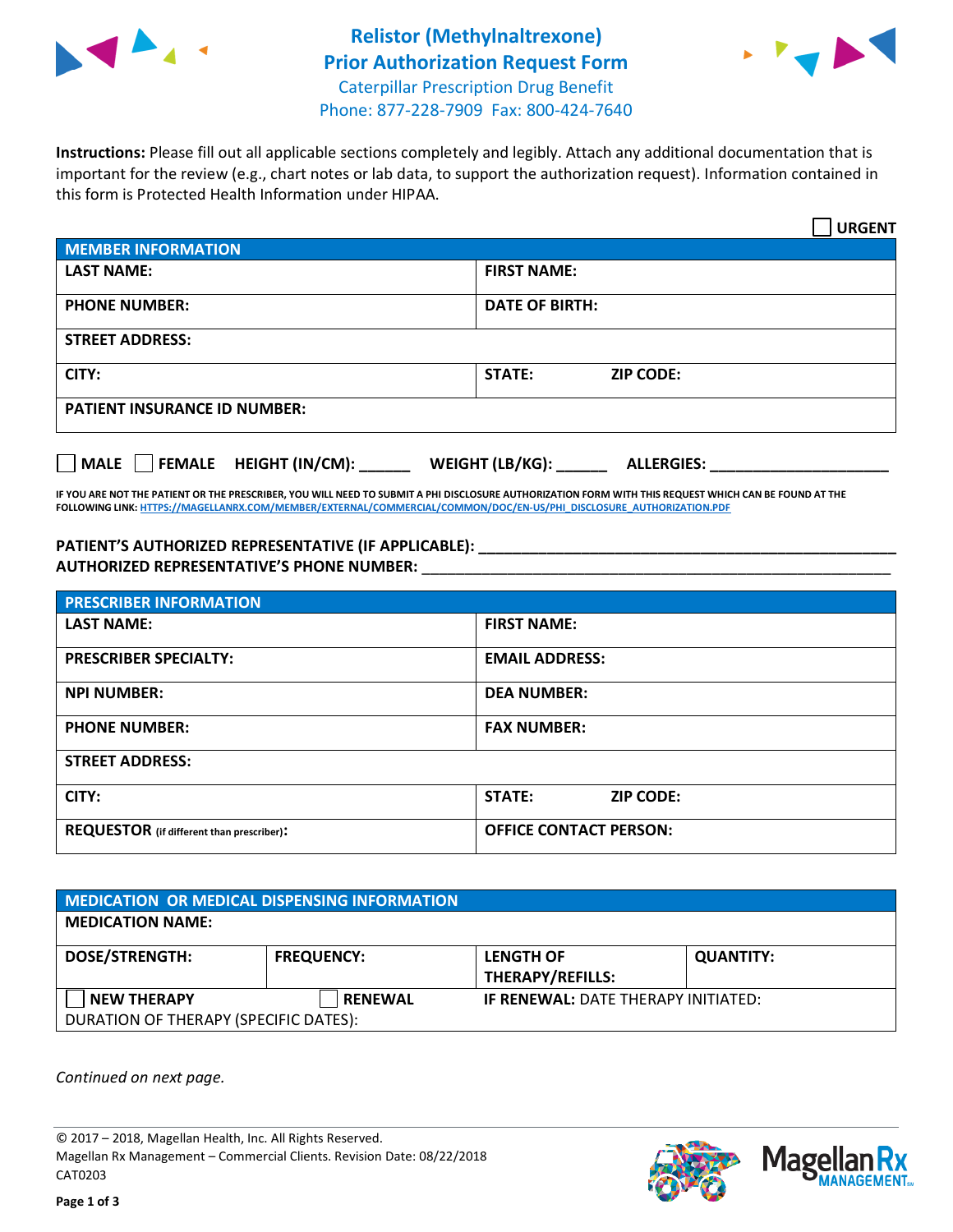



| MEMBER'S LAST NAME: NAMER AND A SERIES AND A SERIES OF STREET AND A STREET AND A STREET AND A STREET AND A STR                                                                                                                                                                                                               | <b>MEMBER'S FIRST NAME:</b>                                                                           |                                           |  |  |  |
|------------------------------------------------------------------------------------------------------------------------------------------------------------------------------------------------------------------------------------------------------------------------------------------------------------------------------|-------------------------------------------------------------------------------------------------------|-------------------------------------------|--|--|--|
|                                                                                                                                                                                                                                                                                                                              | 1. HAS THE PATIENT TRIED ANY OTHER MEDICATIONS FOR THIS CONDITION?                                    | YES (if yes, complete below)<br><b>NO</b> |  |  |  |
| <b>MEDICATION/THERAPY (SPECIFY</b>                                                                                                                                                                                                                                                                                           | <b>DURATION OF THERAPY (SPECIFY</b>                                                                   | <b>RESPONSE/REASON FOR</b>                |  |  |  |
| DRUG NAME AND DOSAGE):                                                                                                                                                                                                                                                                                                       | DATES):                                                                                               | <b>FAILURE/ALLERGY:</b>                   |  |  |  |
|                                                                                                                                                                                                                                                                                                                              |                                                                                                       |                                           |  |  |  |
|                                                                                                                                                                                                                                                                                                                              |                                                                                                       |                                           |  |  |  |
| <b>2. LIST DIAGNOSES:</b>                                                                                                                                                                                                                                                                                                    |                                                                                                       | <b>ICD-10:</b>                            |  |  |  |
| □ Opioid-induced constipation<br>□ Other diagnosis: _______________________ICD-10___________                                                                                                                                                                                                                                 |                                                                                                       |                                           |  |  |  |
|                                                                                                                                                                                                                                                                                                                              |                                                                                                       |                                           |  |  |  |
| PRIOR AUTHORIZATION.                                                                                                                                                                                                                                                                                                         | 3. REQUIRED CLINICAL INFORMATION: PLEASE PROVIDE ALL RELEVANT CLINICAL INFORMATION TO SUPPORT A       |                                           |  |  |  |
| <b>Clinical Information:</b>                                                                                                                                                                                                                                                                                                 |                                                                                                       |                                           |  |  |  |
|                                                                                                                                                                                                                                                                                                                              | Is the patient using opioids for the treatment of chronic non-cancer pain? $\square$ Yes $\square$ No |                                           |  |  |  |
| Is the patient receiving palliative care for an advanced illness? $\square$ Yes $\square$ No                                                                                                                                                                                                                                 |                                                                                                       |                                           |  |  |  |
|                                                                                                                                                                                                                                                                                                                              | Has the patient been on opioid therapy for greater than 4 weeks? $\Box$ Yes $\Box$ No                 |                                           |  |  |  |
| Has the patient had a trial and failure of at least two different laxatives? $\Box$ Yes $\Box$ No<br>Please provide documentation.                                                                                                                                                                                           |                                                                                                       |                                           |  |  |  |
| Does the patient have fewer than three (3) spontaneous bowel movements per week without Relistor? $\Box$ Yes $\Box$ No                                                                                                                                                                                                       |                                                                                                       |                                           |  |  |  |
| Will Relistor be used in combination with Movantik (naloxegol)? $\Box$ Yes $\Box$ No                                                                                                                                                                                                                                         |                                                                                                       |                                           |  |  |  |
|                                                                                                                                                                                                                                                                                                                              | Will Relistor be used in combination with Amitiza (lubiprostone)? $\Box$ Yes $\Box$ No                |                                           |  |  |  |
| Are there any other comments, diagnoses, symptoms, medications tried or failed, and/or any other information the<br>physician feels is important to this review?                                                                                                                                                             |                                                                                                       |                                           |  |  |  |
| Please note: Not all drugs/diagnosis are covered on all plans. This request may be denied unless all required<br>information is received.                                                                                                                                                                                    |                                                                                                       |                                           |  |  |  |
| ATTESTATION: I attest the information provided is true and accurate to the best of my knowledge. I understand that<br>the Health Plan, insurer, Medical Group or its designees may perform a routine audit and request the medical<br>information necessary to verify the accuracy of the information reported on this form. |                                                                                                       |                                           |  |  |  |
| Prescriber Signature or Electronic I.D. Verification:                                                                                                                                                                                                                                                                        |                                                                                                       | Date:                                     |  |  |  |
| <b>CONFIDENTIALITY NOTICE:</b> The documents accompanying this transmission contain confidential health information that is legally privileged. If<br>you are not the intended recipient, you are hereby notified that any disclosure, copying, distribution, or action taken in reliance on the contents                    |                                                                                                       |                                           |  |  |  |
|                                                                                                                                                                                                                                                                                                                              |                                                                                                       |                                           |  |  |  |

© 2017 – 2018, Magellan Health, Inc. All Rights Reserved. Magellan Rx Management – Commercial Clients. Revision Date: 08/22/2018 CAT0203



Mage

**RX ANAGEMENT**<sub>SM</sub>